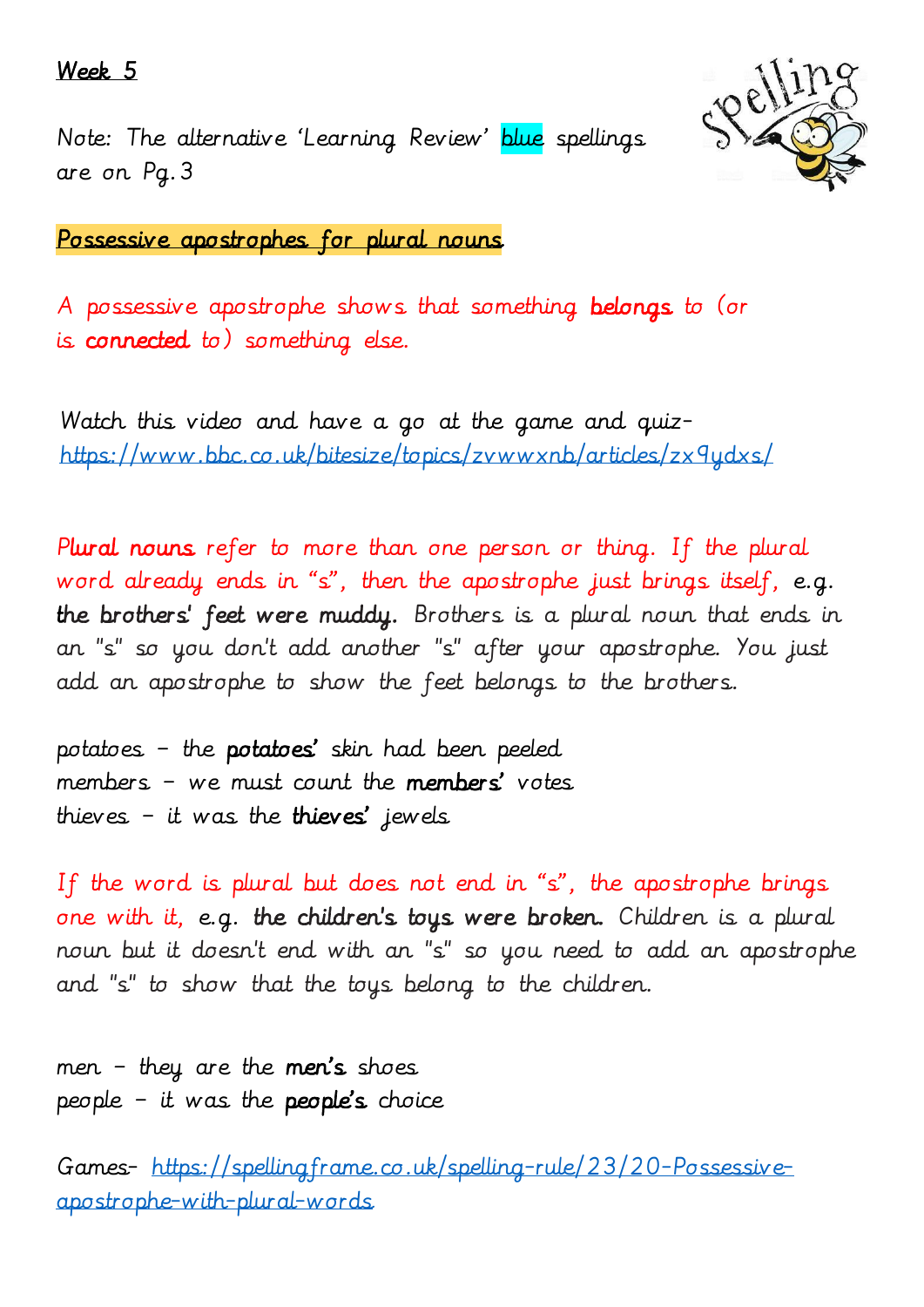## Dictation for possessive apostrophes (Week 4 and 5)

During this dictation, you need to:

- Decide if a noun is singular or plural;
- Think carefully about where an apostrophe should go;
- Consider whether you need to add "s" anywhere.

The bicycle's wheel came off and went rapidly down the hill. It squashed a man's gnome, a woman's roses and a boy's toy car. Around the corner it went, past the women's tennis club and the members' club. James' tomatoes' stalks were also squashed! Finally, the wheel stopped by Mrs Evans' garden, narrowly missing her friend's foot.

Blank dictation on next page.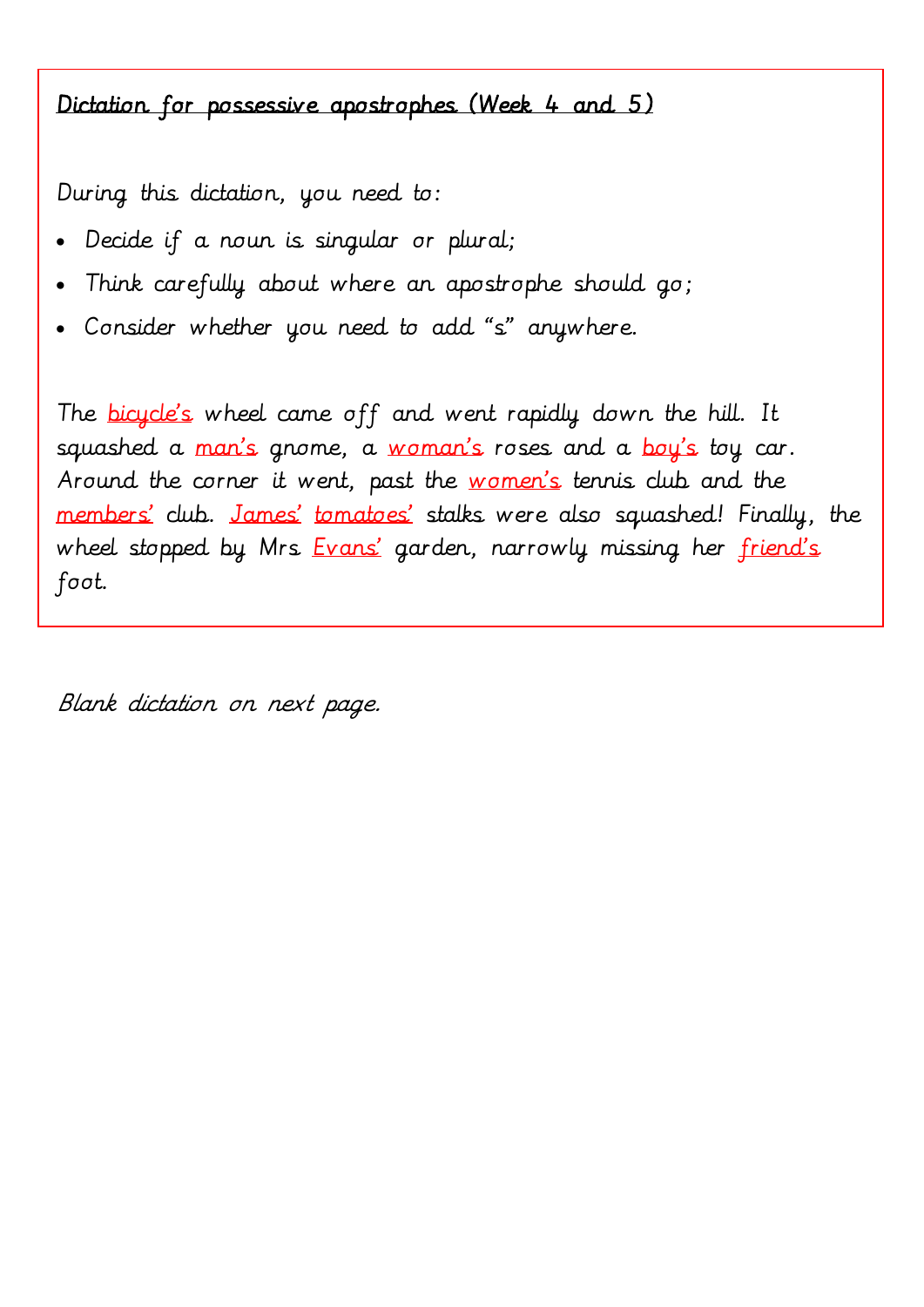# Dictation

|                                                                     | The _____________ wheel came off and went rapidly down the hill. It                       |  |  |  |
|---------------------------------------------------------------------|-------------------------------------------------------------------------------------------|--|--|--|
|                                                                     | squashed a $\_\_\_\_\_\_\$ gnome, a $\_\_\_\_\_\_\_\_\$ roses and a $\_\_\_\_\_\_\_\_\_\$ |  |  |  |
| toy car. Around the corner it went, past the __________ tennis club |                                                                                           |  |  |  |
|                                                                     |                                                                                           |  |  |  |
| were also squashed! Finally, the wheel stopped by Mrs _________     |                                                                                           |  |  |  |
| garden, narrowly missing her _____________ foot.                    |                                                                                           |  |  |  |

Score: \_\_\_\_\_\_ / 10